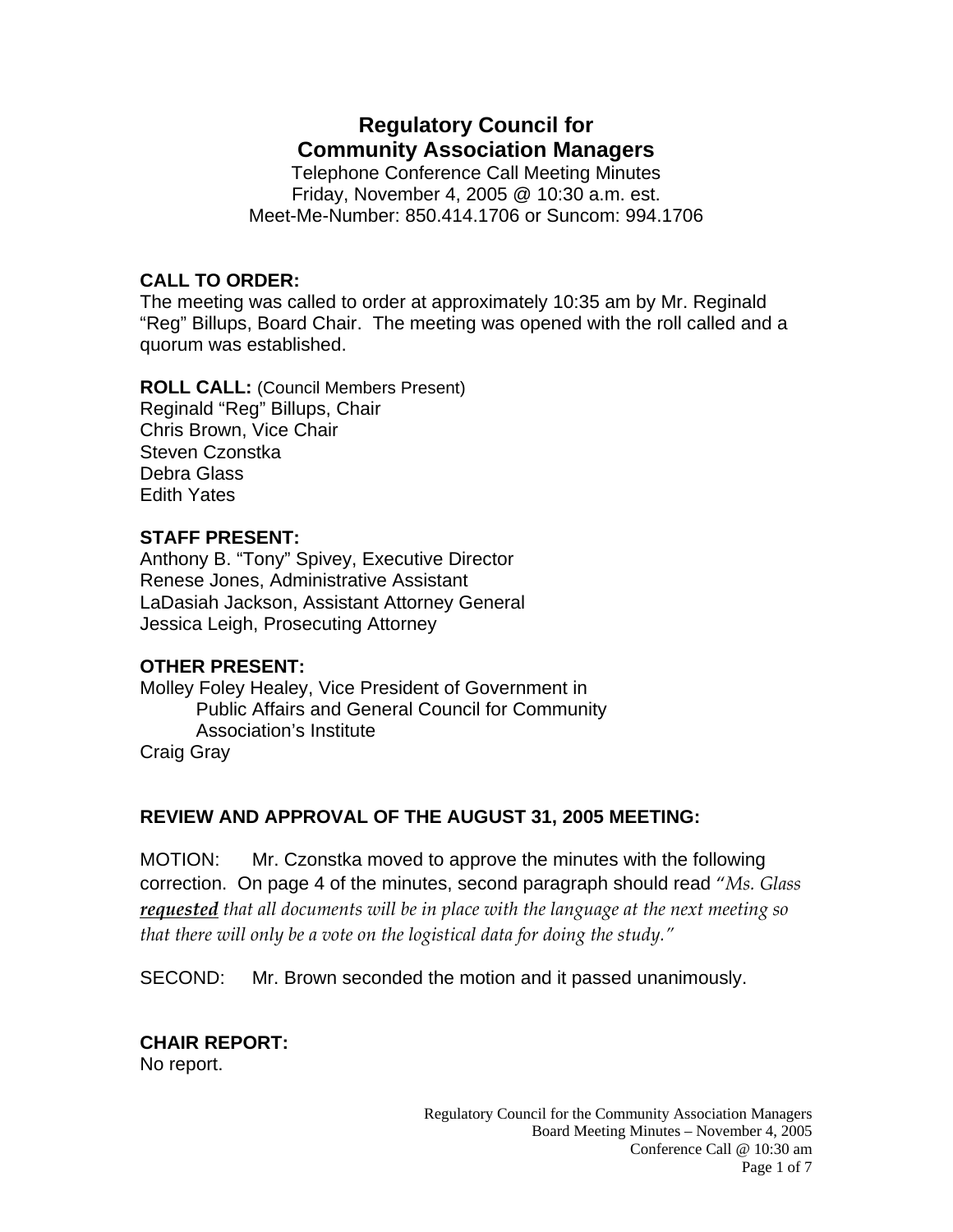### **BOARD COUNSEL REPORT:**

Ms. Jackson stated that Ms. Barbara Edward most likely would not be in attendance at the next meeting. She also stated that she will talk with Ms. Lannon, Administrative Law Bureau Chief regarding Ms. Edwards' condition and if for some reason she will be returning for the next meeting she will have the proposed language ready for council review. Ms. Jackson gave her approval to table the proposed draft language to change Rules 61-20.508(6), Florida Administrative Code (FAC) to the next scheduled meeting. Rules reads as (*"A licensee shall not be required to comply with the continuing education requirements prior to the licensee's first license renewal". There were concerns that those who obtain a license during the 90 day window during the renewal cycle may go beyond 24 months before it is necessary that they meet the continuing education requirement).* 

### **PROSCUTING ATTORNEY REPORT:**

Ms. Leigh gave an updated status of the October 17, 2005 reported as follow:

Status 30 – Legal

The report showed that there were 17 cases reported, as of today there are 7 cases pending in status 30 in legal, of the 7 there are 3 cases set for probable cause;

Status 45 – Sent to Consultant/Expert

The report showed that there were 4 cases reported, as of today there are 5 cases in status 45 sent to consultant/expert;

Status 321 – Supplemental Investigation

The report showed that there were 3 cases reported, as of today there are no cases in status 321 supplemental investigation;

Status 36 – Administrative Complaint Filed The report showed that there were 4 cases reported, as of today there are 6 cases in status 36 administrative complaint filed.

- Status 145 Pending Informal Hearing The report showed that there were 3 cases reported, as of today there are no cases in status 145 pending informal hearing;
- Status 55 Stipulation or Request for Informal Hearing Received The report showed that there were 1 case reported, as of today there are 1 case in status 55 stipulation or request for informal hearing received;

Status 43 – Formal Hearing Requested

The report showed that there were 4 cases reported, as of today there are 4 cases in status 43 formal hearing request;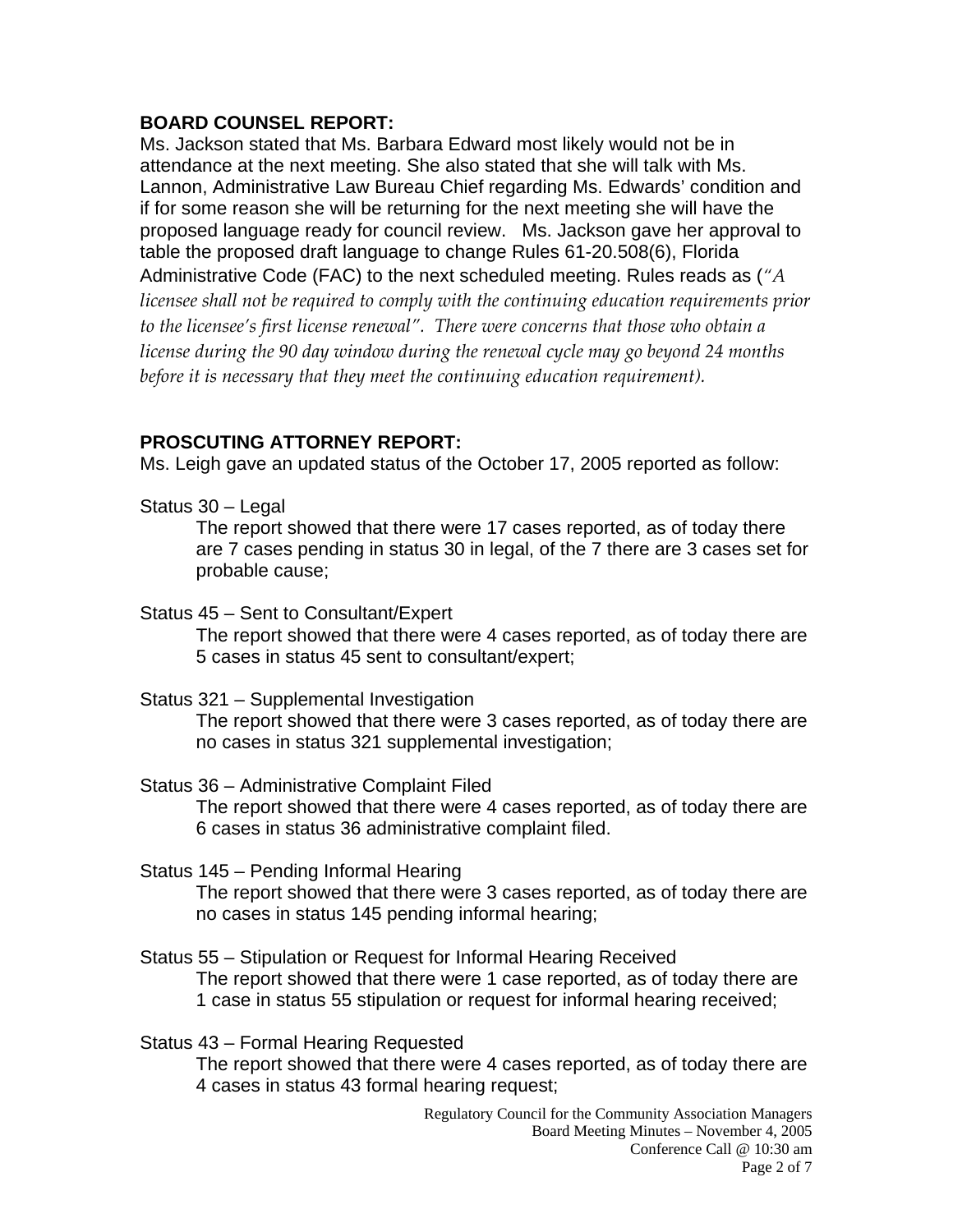Status 58 – Case Considered – Awaiting Final Order

The report showed that there were 1 case reported, as of today there is 1 case in status 58 cases considered - awaiting final order; and 1 case reported as of date that's schedule for formal hearing exam challenge.

Mr. Billups wanted to know the progress of how these cases are being handled verses last year compared to this year. Ms. Leigh stated that she was not sure how the cases where handled last year. She agreed to complete a comparison status report for the agenda to be reported at the next meeting.

# **EXECUTIVE DIRECTOR'S REPORT:**

Mr. Spivey provided a five year revenue projection plan and informed the council since their last meeting Finance and Accounting updated the statements. He also stated that he provided the last report to serve as a comparison.

Ms. Yates stated that she had concerns to where council are now, verses where they were told they were in 2001-2002 when they collected an additional 1.5 million dollars. After looking at the current projected net assets periods for FY 06, 07, 08 and 09 columns projected one million sixty-six dollars and now we are going to two million and five in 09. She wanted to know was the data they were given in 2002-2003 inaccurate.

Mr. Spivey stated that the historical figures were changed because the department was not comfortable with the numbers. The methodology of reporting the financial information sometime the department uses an accrual system and sometimes a cash base system. After redoing the figures he stated that this is the report that was given to him to present. Mr. Spivey assured the board that the department is comfortable with the projections given.

After reviewing the five year projection report Ms. Yates voiced her concerns of being swept for another million dollars. She also felt as if something should be done with the extra cash by rewarding the effected licensee a rebate.

Mr. Spivey stated that a fee wavier rule is required to decrease the licensee renewal fee. He assured the council that he will bring their concern to the department. Also, he added that the Department has not been apprised of any information that a cash sweep from the legislature may occur.

Mr. Billups asked someone from the department to check and see what's required to do a one time fee wavier or partial fee waiver and report back to the board at the next meeting. Mr. Spivey agreed to check on the information for council and make a report at the next meeting.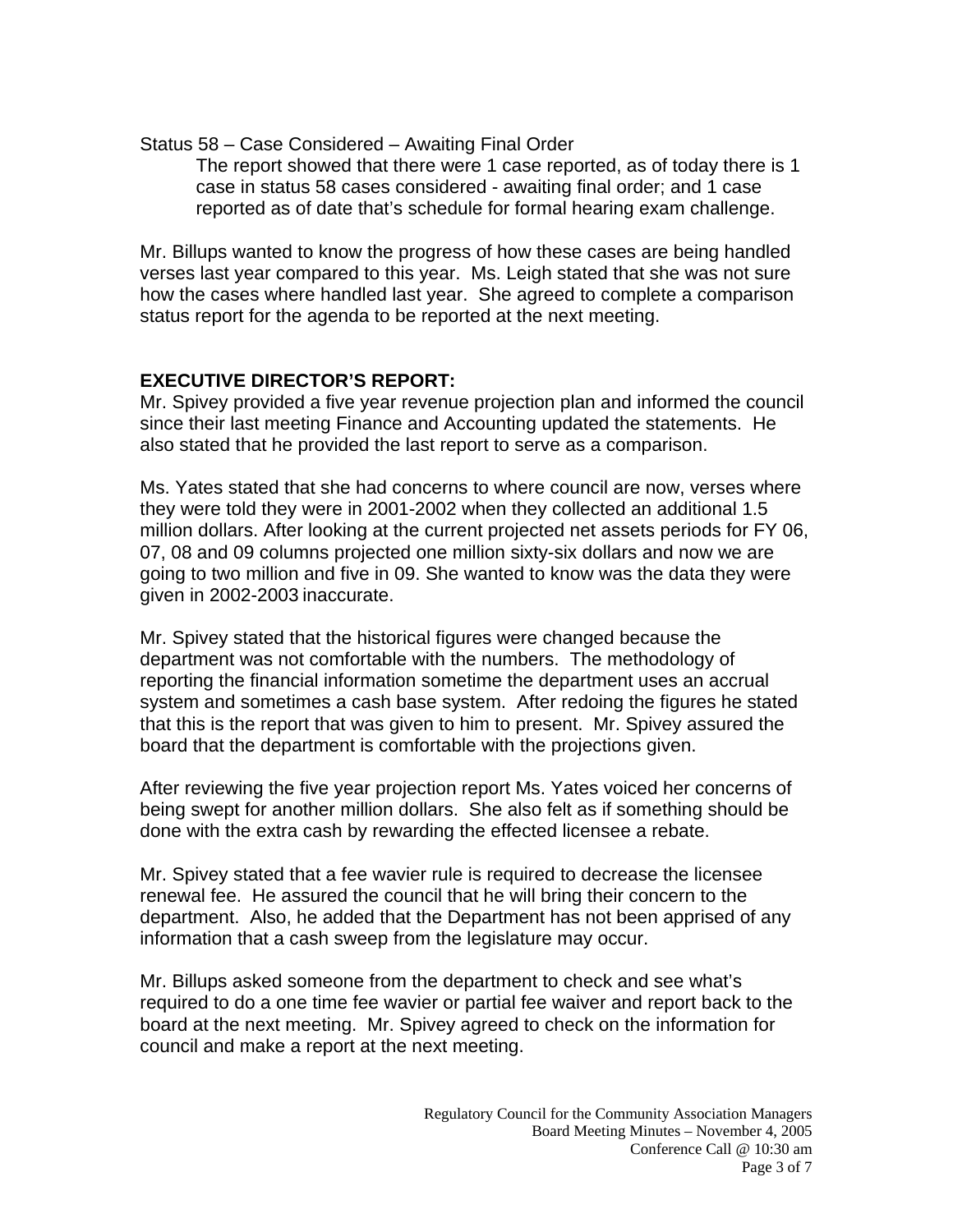# **RULES 61-20.5011(2) FAC, PART II CAM SCOPE OF PRACTICE:**

Mr. Spivey wanted clarification on how council wanted to proceed with processing the individual who live within 70 miles of pre-licensure education provider. He noted in the rule that it states that *"Such documentation must be*

*received and approved by the Council prior to enrolling and competing any correspondence or online prelicensure courses."* He also stated that presently staff is performing these duties. He wanted to know if council wanted staff to continue to provide these services. If so, he informed council that he would appreciate a motion giving staff permission.

- MOTION: Mr. Brown moved to approve staff to continue to perform these duties.
- SECOND: Czonstka seconded the motion and it passed unanimously.

Mr. Spivey stated that Mr. George Ayrish brought to his attention that over fifty individuals attended courses that were approve by the department but not the provider. Mr. Spivey asked council to make a motion to approve the individuals or deny them.

- MOTION: Mr. Brown moved to approve the fifty or so people that took the provider courses to receive continuing education credits for the course they have already taken.
- SECOND: Yates seconded the motion and it passed unanimously.

# **REGULATION REPORT:**

Mr. Spivey stated that the report was added to the agenda for information purposes and it reflects the cases added.

### **2006 LEGISLATIVE SUBMSSION:**

Mr. Gray submitted proposed language for chapter 468.435 (1) (a-f), Florida Statutes to increase the range of the current fees. Also, he proposed four additional category of licensure fee to be added to the current fee range (g-k). After a brief discussion of the fees council felt as if they could vote on the fee change at the next meeting.

Mr. Spivey stated that the legislative session starts in March and the next meeting is schedule for January, 2006. He felt as if council should consider voting on any changes at this meeting.

Ms. Jackson stated if council does not feel comfortable voting on the fee change today she advised council that they could have a conference call in December to vote on the fee change rule. Ms. Jackson also explained that the information in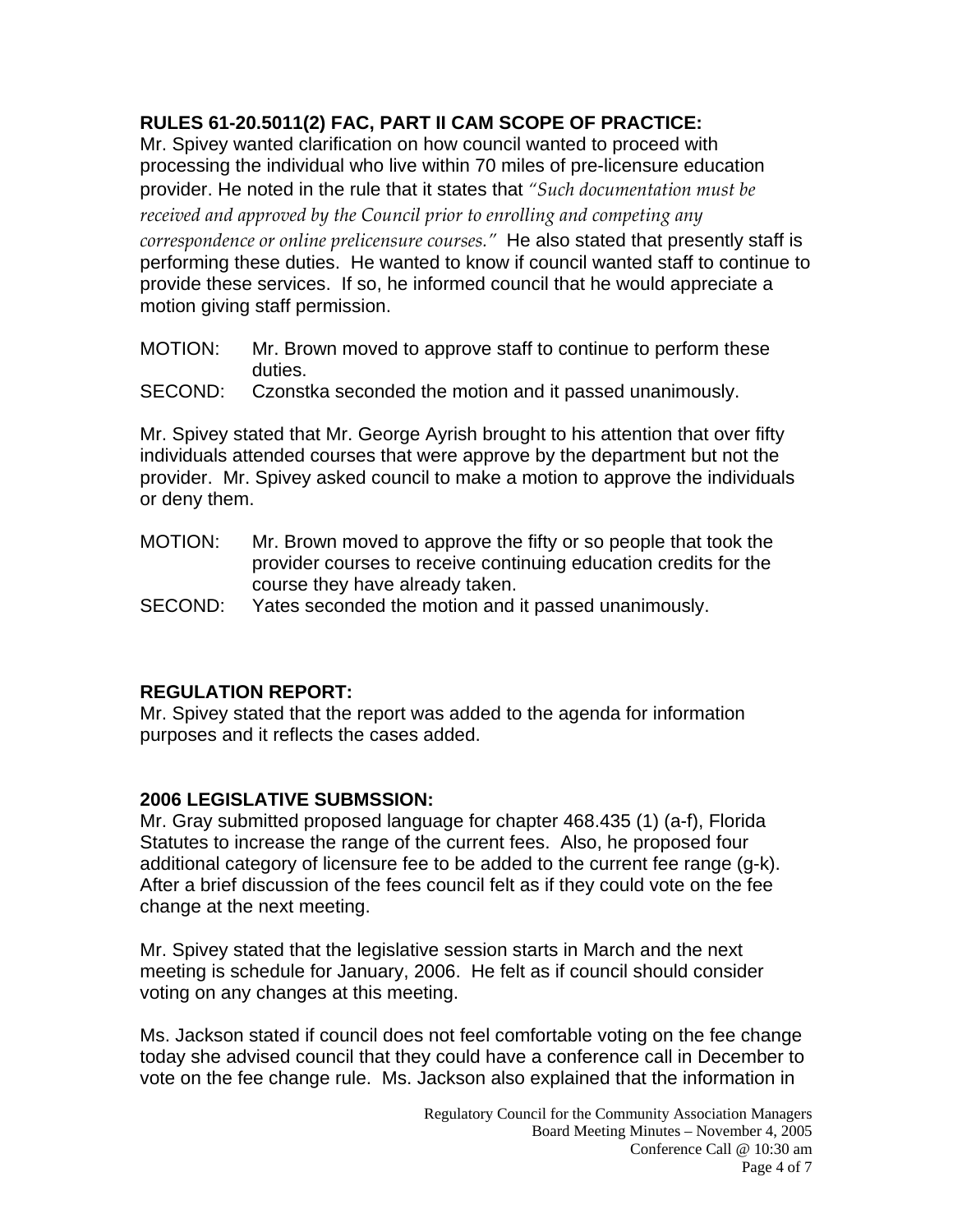the packet now is not guaranteed to go through the department of business and professional regulation (DBPR) or before legislation.

Mr. Billups stated that council had already submitted this information and have gotten feedback from DBPR that we need to make some adjustments. He suggested that council take the second one and adding the fee structure taking out the changes we suggested for the fees to the individual licensees and the approval will be on inserting the fees in the second one.

```
468.435 Fees; establishment; disposition.--
```
*(1) The council shall, by rule, establish fees for the described purposes and within the ranges specified in this section: (a) Application fee: not less than \$25, or more than \$50 to exceed \$100. (b) Examination fee: not less than \$25, or more than \$100 to exceed \$100. (c) Initial license fee: not less than \$25, or more than \$100 to exceed \$200. (d) Renewal of license fee: not less than \$25, or more than \$100 to exceed \$200. (e) Delinquent license fee: not less than \$25, or more than \$50 to exceed \$100. (f) Inactive license fee: not less than \$10, or more than \$25 to exceed \$100.* 

*(g) Management firm license fee: not to exceed \$250. (h) Prelicensure education provider fee not to exceed* 

*\$250.00.*

*(i) Prelicensure course approval fee not to exceed \$250.00.*

*(j) Continuing education provider fee not to exceed \$250.00.*

*(k) Continuing education course approval fee not exceed \$250.00.*

- MOTION: Mr. Brown made a motion to approve the fees of the second version with the changes to include the management companies 468.435(1)a-f adding g-k.
- SECOND: Mr. Czonska seconded the motion and it passed unanimously.

# **OLD BUSINESS:**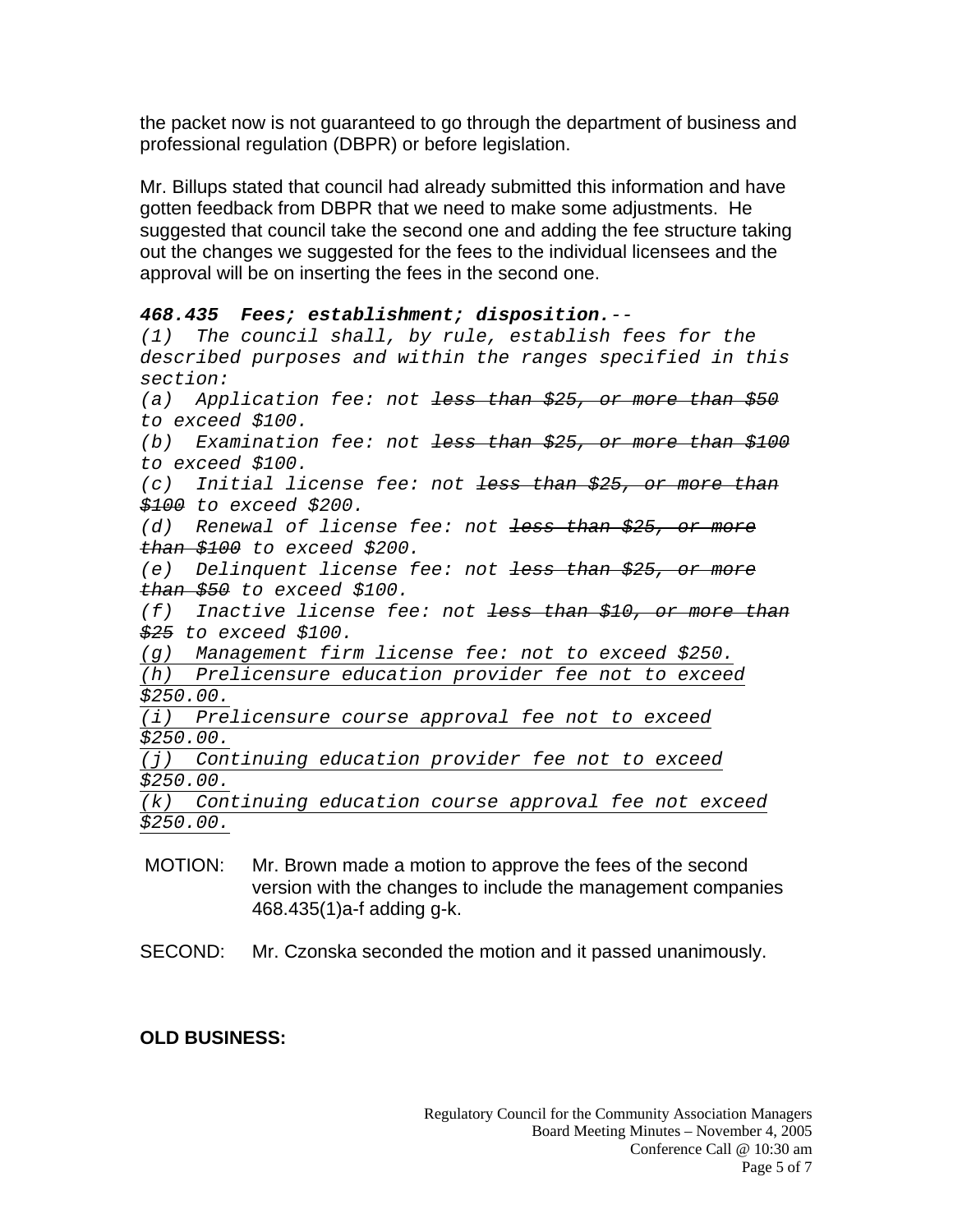In council meetings dating back from October 8, 2004 there have been discussions of completing a business case to study the privatization of the Community Association Managers (CAM) profession.

Mr. Spivey stated at the last meeting the question was ask to whether council can enter into a contract study of privatization of the CAM. He also stated that he had exchanged several e-mails to the attorneys in the department and Ms. Edwards on whether are not council can pick someone to do the study and have a private source pay for it.

Mr. Healey stated that they do have the funding available for the study of privatization of the CAM. She stated that Mr. Don Bauman and the vendors are ready therefore she suggested to council to make a motion.

Mr. Czonstka had a problem with the wording in Ms. Edwards e-mail to Mr. Spivey that states *"may not contract with anyone"*

Ms. Healey stated that council will not be contracting with CAI. Council would only be giving CSI permission to contract with the funding vendor to do the study.

- MOTION: Mr. Brown made a motion to give CSI permission to complete the privatization study for the CAM.
- SECOND Mr. Czonstka seconded the motion and it passed unanimously.

Discussion on who would pay the monies for the privatization study Council had concern that it may seem as if the study may look fraud.

Mr. Healey stated that they have enough money to complete the study. However they do have some contributors that were in the hurricane zone that they haven't been able to finalize with yet. She stated that the contributors are banks, "Smart Sheet a division of First Capital Bank, Colonial Bank, Community Association Bank and Community Institute. She stated that there are others but at this time she did not would to go on record with them. She stated that as soon as she is provided with the list of all of the names she would be glad to put that in a list for Council. Whenever the study is published she believe that it would be a priority to have a letter outlining how this whole process was entered into. She thinks this document would be in the best interest of everyone.

### **NEWSLETTER DISCUSSION:**

Regulatory Council for the Community Association Managers Mr. Spivey stated that he had drafted an article for the newsletter of some of the things he had seen for example "there is a lot of confusion among the home owners associations they think once the department license and regulate CAM we also regulate the home owner association " and that's not true. Homeowners association is regulated by section 720 Florida Statutes which you would see in the article. Mr. Spivey also stated that he had spoken to Mr. Jerry Wilson, Deputy Director regarding mailing hard copies of the newsletters and he gave his

Board Meeting Minutes – November 4, 2005 Conference Call @ 10:30 am Page 6 of 7